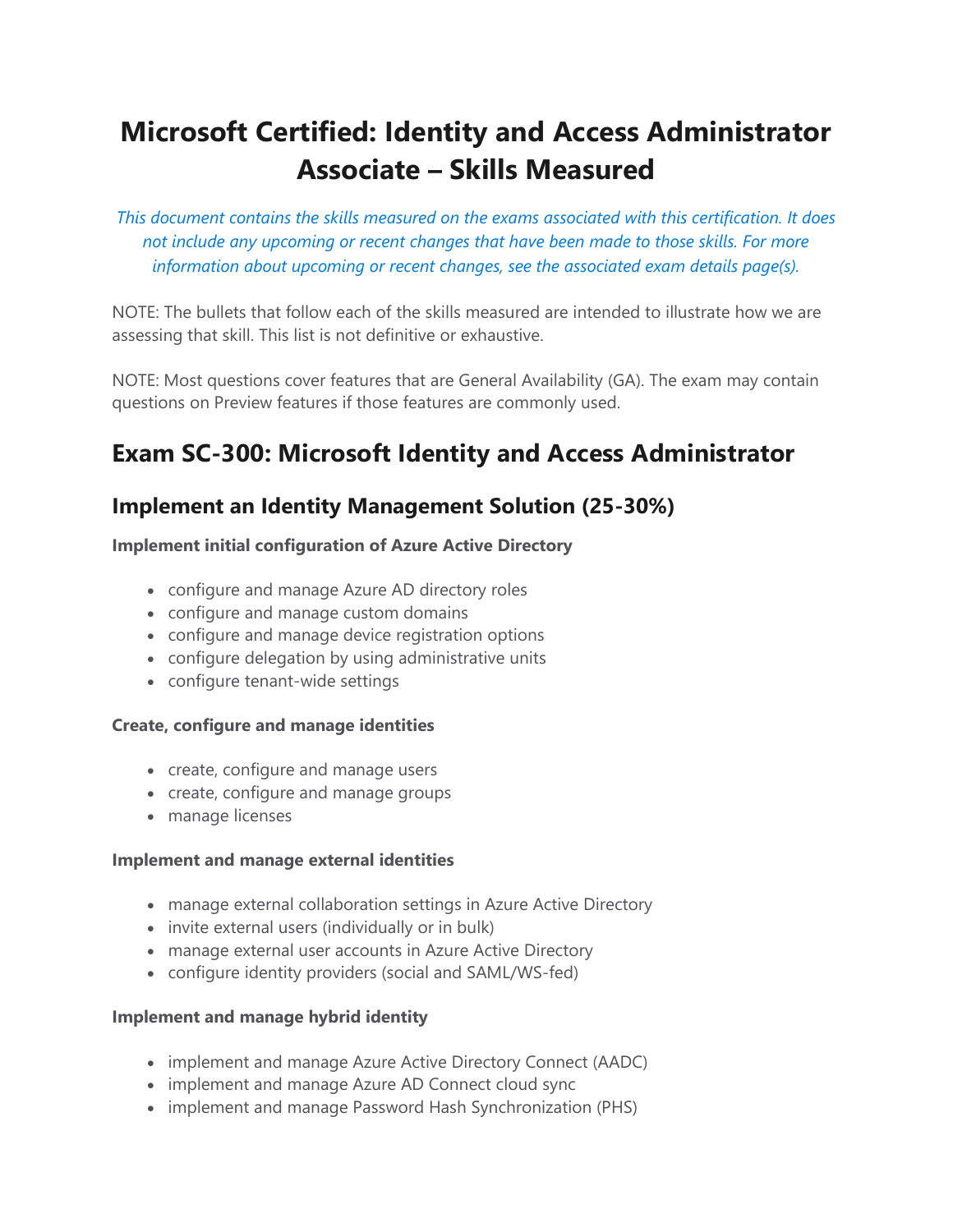- implement and manage Pass-Through Authentication (PTA)
- implement and manage seamless Single Sign-On (SSO)
- implement and manage Federation (excluding manual ADFS deployments)
- implement and manage Azure Active Directory Connect Health
- troubleshoot synchronization errors

## **Implement an Authentication and Access Management Solution (25- 30%)**

#### **Plan and implement Azure Multifactor Authentication (MFA)**

- plan Azure MFA deployment (excluding MFA Server)
- implement and manage Azure MFA settings
- manage MFA settings for users

#### **Manage user authentication**

- administer authentication methods (FIDO2 / Passwordless)
- implement an authentication solution based on Windows Hello for Business
- configure and deploy self-service password reset
- deploy and manage password protection
- configure smart lockout thresholds
- implement and manage tenant restrictions

#### **Plan, implement and administer conditional access**

- plan and implement security defaults
- plan conditional access policies
- implement conditional access policy controls and assignments (targeting, applications, and conditions)
- testing and troubleshooting conditional access policies
- implement application controls
- implement session management

#### **Manage Azure AD Identity Protection**

- implement and manage a user risk policy
- implement and manage sign-in risk policy
- implement and manage MFA registration policy
- monitor, investigate and remediate elevated risky users

## **Implement Access Management for Apps (10-15%)**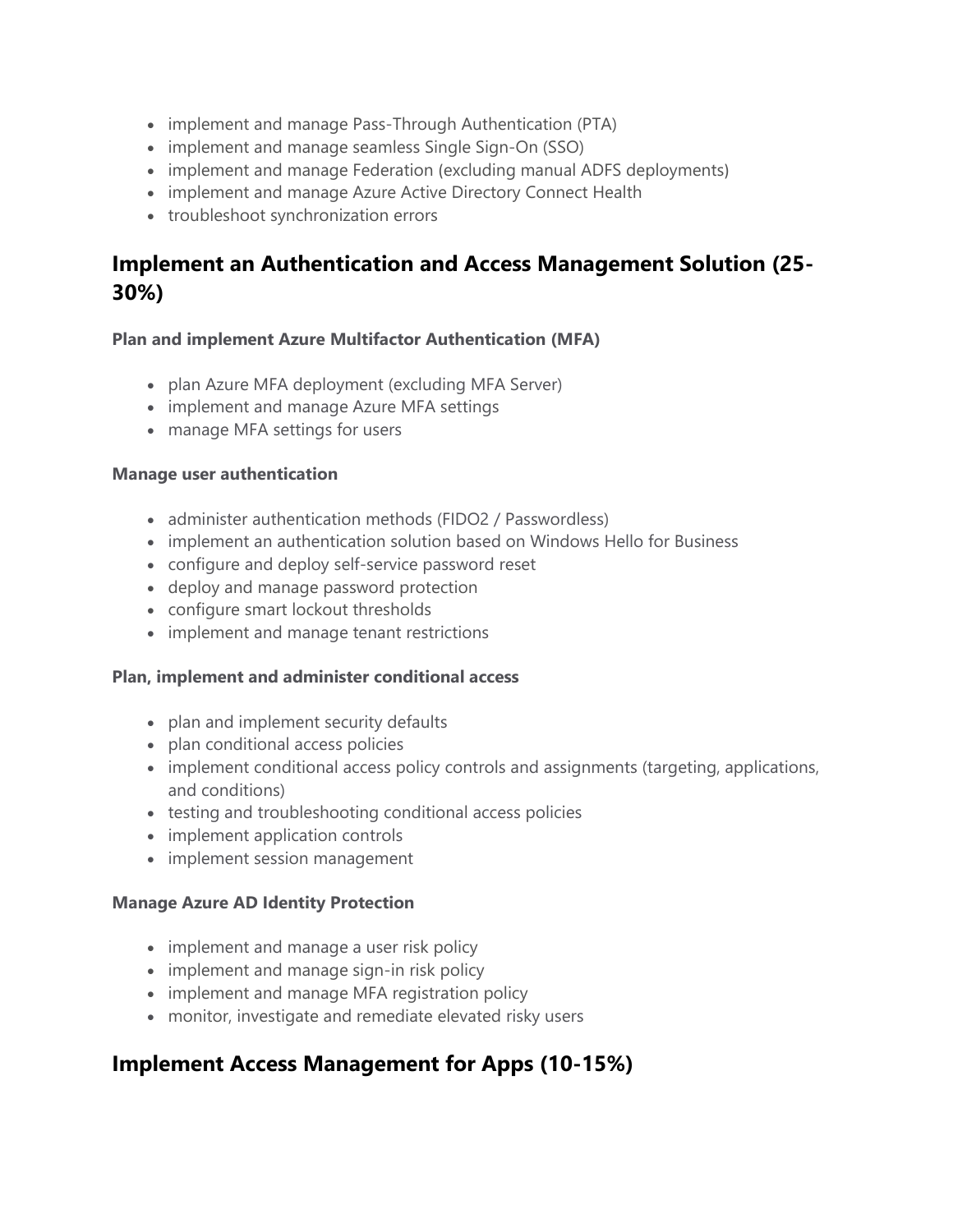#### **Plan, implement, and monitor the integration of Enterprise Apps for SSO**

- implement and configure consent settings
- discover apps by using MCAS or ADFS app report
- design and implement access management for apps
- design and implement app management roles
- monitor and audit access / Sign-ins to Azure Active Directory integrated enterprise applications
- integrate on-premises apps by using Azure AD application proxy
- integrate custom SaaS apps for SSO
- configure pre-integrated (gallery) SaaS apps
- implement application user provisioning

#### **Implement app registrations**

- plan your line of business application registration strategy
- implement application registrations
- configure application permissions
- implement application authorization
- plan and configure multi-tier application permissions

## **Plan and Implement an Identity Governance Strategy (25-30%)**

#### **Plan and implement entitlement management**

- define catalogs
- define access packages
- plan, implement and manage entitlements
- implement and manage terms of use
- manage the lifecycle of external users in Azure AD Identity Governance settings

#### **Plan, implement and manage access reviews**

- plan for access reviews
- create access reviews for groups and apps
- monitor access review findings
- manage licenses for access reviews
- automate access review management tasks
- configure recurring access reviews

#### **Plan and implement privileged access**

 define a privileged access strategy for administrative users (resources, roles, approvals, thresholds)